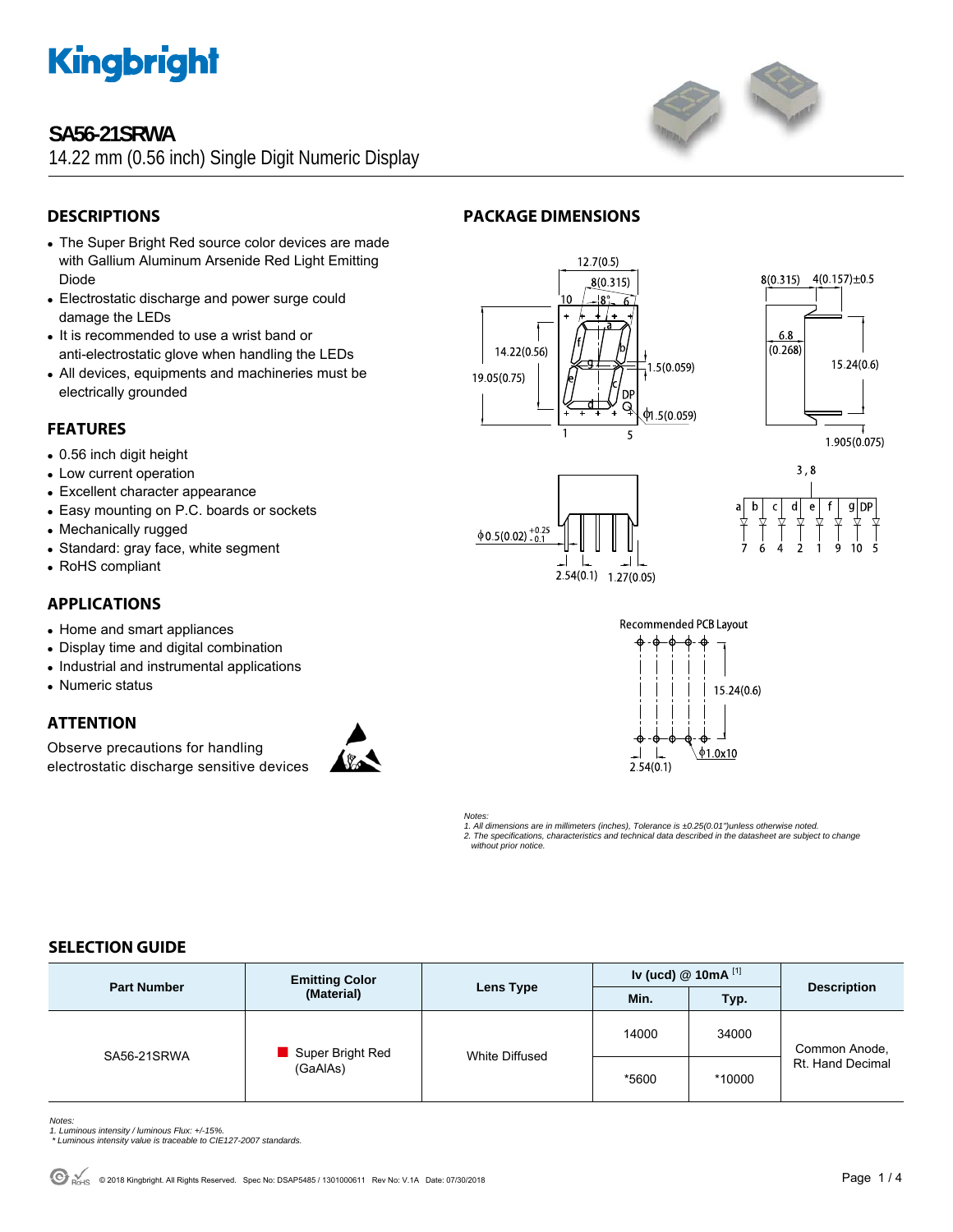# **Kingbright**

#### **ELECTRICAL / OPTICAL CHARACTERISTICS at T<sub>A</sub>=25°C**

| <b>Parameter</b>                                         |                                                 |                  | Value |                              | <b>Unit</b> |
|----------------------------------------------------------|-------------------------------------------------|------------------|-------|------------------------------|-------------|
|                                                          | <b>Emitting Color</b><br>Symbol<br>Typ.<br>Max. |                  |       |                              |             |
| Wavelength at Peak Emission $I_F$ = 10mA                 | $\lambda_{\rm peak}$                            | Super Bright Red | 655   | $\overline{\phantom{a}}$     | nm          |
| Dominant Wavelength $I_F = 10mA$                         | $\lambda_{\text{dom}}$ [1]                      | Super Bright Red | 640   | $\overline{\phantom{0}}$     | nm          |
| Spectral Bandwidth at 50% $\Phi$ REL MAX<br>$I_F = 10mA$ | Δλ                                              | Super Bright Red | 20    | $\qquad \qquad \blacksquare$ | nm          |
| Capacitance                                              | C                                               | Super Bright Red | 45    | $\overline{\phantom{a}}$     | pF          |
| Forward Voltage $I_F = 10mA$                             | $V_F$ <sup>[2]</sup>                            | Super Bright Red | 1.8   | 2.3                          | $\vee$      |
| Reverse Current ( $V_R$ = 5V)                            | l <sub>R</sub>                                  | Super Bright Red |       | 10                           | uA          |

*Notes:* 

1. The dominant wavelength (λd) above is the setup value of the sorting machine. (Tolerance λd : ±1nm. )<br>2. Forward voltage: ±0.1V.<br>3. Wavelength value is traceable to CIE127-2007 standards.<br>4. Excess driving current and

## **ABSOLUTE MAXIMUM RATINGS at T<sub>A</sub>=25°C**

| Parameter                               | Symbol                     | Value                 | <b>Unit</b>  |  |
|-----------------------------------------|----------------------------|-----------------------|--------------|--|
| Power Dissipation                       | $P_D$                      | 75                    | mW           |  |
| Reverse Voltage                         | $V_R$                      | $\overline{5}$        | $\vee$       |  |
| Junction Temperature                    | $T_{j}$                    | 115                   | $^{\circ}C$  |  |
| <b>Operating Temperature</b>            | $\mathsf{T}_{\mathsf{op}}$ | $-40$ To $+85$        | $^{\circ}C$  |  |
| Storage Temperature                     | $T_{\text{stg}}$           | $-40$ To $+85$        | $^{\circ}$ C |  |
| DC Forward Current                      | IF.                        | 30                    | mA           |  |
| Peak Forward Current                    | $I_{FM}$ <sup>[1]</sup>    | 155                   | mA           |  |
| Electrostatic Discharge Threshold (HBM) |                            | 3000                  | V            |  |
| Lead Solder Temperature <sup>[2]</sup>  |                            | 260°C For 3-5 Seconds |              |  |

Notes:<br>1. 1/10 Duty Cycle, 0.1ms Pulse Width.<br>2. 2mm below package base.<br>3. Relative humidity levels maintained between 40% and 60% in production area are recommended to avoid the build-up of static electricity – Ref JEDEC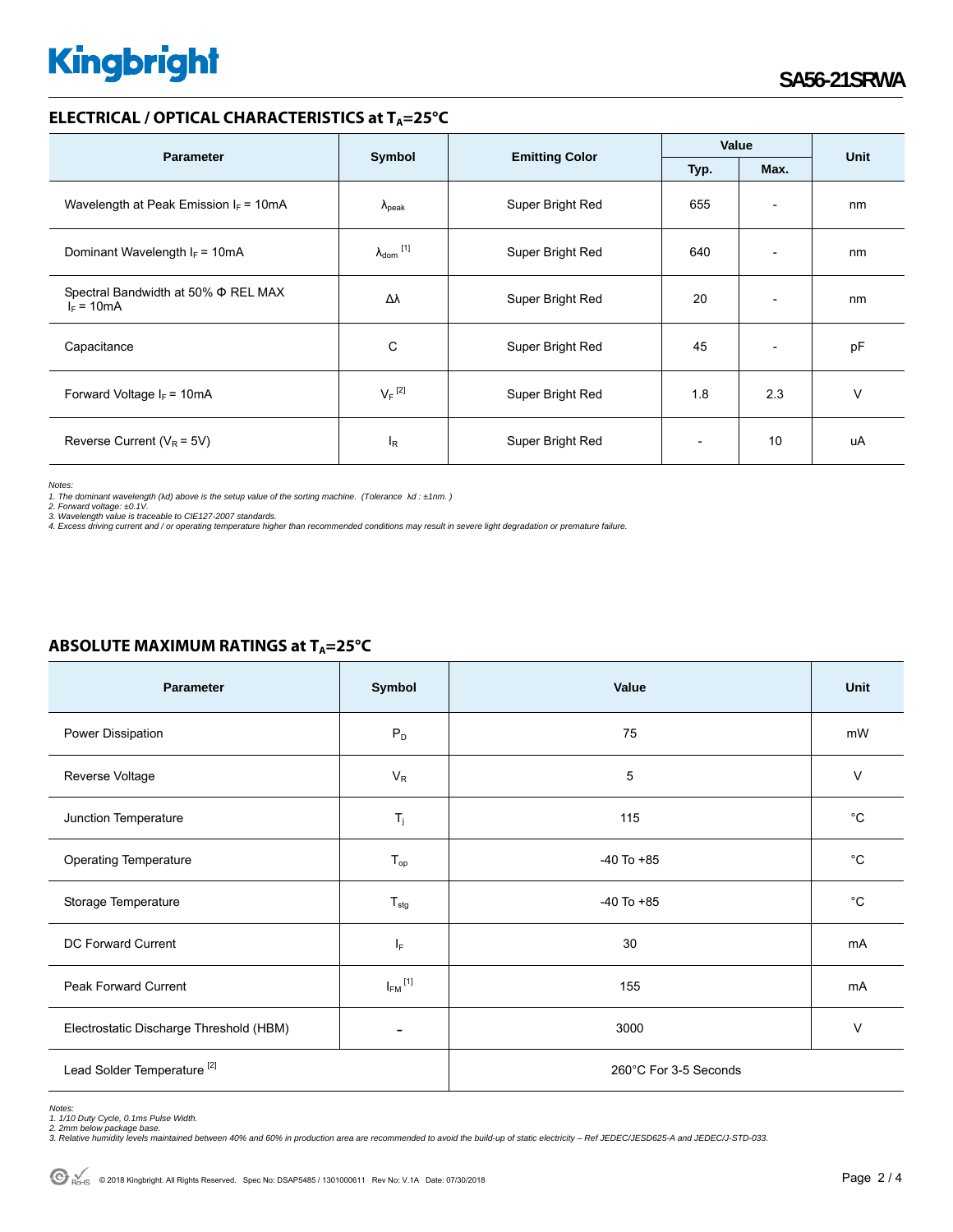# **Kingbright**

#### **TECHNICAL DATA**





#### **SUPER BRIGHT RED**



#### RECOMMENDED WAVE SOLDERING PROFILE **Soldering General Notes Soldering General Notes**



#### *Notes:*

*1. Recommend pre-heat temperature of 105°C or less (as measured with a thermocouple attached to the LED pins) prior to immersion in the solder wave with a maximum solder bath temperature of 260°C* 

*2. Peak wave soldering temperature between 245°C ~ 255°Cfor 3 sec (5 sec max).* 

*3. Do not apply stress to the epoxy resin while the temperature is above 85°C.* 

*4. Fixtures should not incur stress on the component when mounting and during soldering process.* 

*5. SAC 305 solder alloy is recommended.* 

1. Through-hole displays are incompatible with reflow soldering.

- 2. If components will undergo multiple soldering processes,
- or other processes where the components may be subjected to intense heat, please check with Kingbright for compatibility.

#### **CLEANING**

- 1. Mild "no-clean" fluxes are recommended for use in soldering.
- 2. If cleaning is required, Kingbright recommends to wash components with water only. Do not use harsh organic solvents for cleaning because they may damage the plastic parts .
- 3. The cleaning process should take place at room temperature and the devices should not be washed for more than one minute.
- 4. When water is used in the cleaning process, Immediately remove excess moisture from the component with forced-air drying afterwards.

*<sup>6.</sup> No more than one wave soldering pass. 7. During wave soldering, the PCB top-surface temperature should be kept below 105°C.*